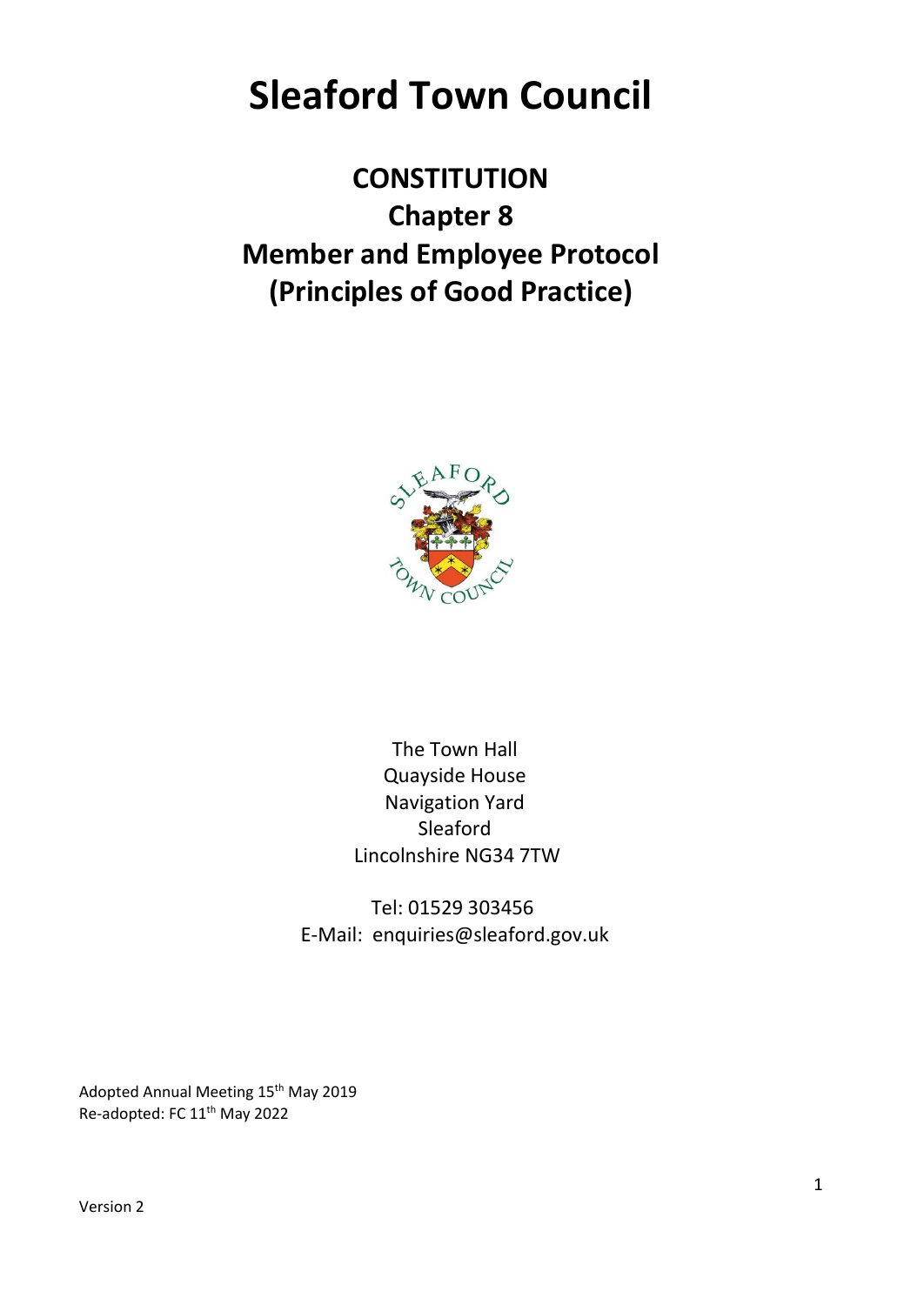## **A PROTOCOL FOR MEMBER / EMPLOYEE RELATIONS CONTENTS**

# **1. CHAIRING THE COUNCIL [ROLE OF THE CHAIR / MAYOR]**

## **2. COUNCIL DECISION MAKING**

# **3. PREPARATIONOFCOUNCILAGENDAS,MINUTESAND REPORTSANDCONDUCTOF MEETINGS**

- a. AGENDAS
- b. OFFICERS AT MEETINGS
- c. MINUTES
- d. SUBMISSION OF REPORTS

#### **4. AUTHORITY TO ACT**

#### **5. THE PROTOCOL FOR MEMBER / EMPLOYEE RELATIONS**

[The following guidance has been put together to give all Council members and staff guidance on accepted good practice on Council protocol and is in addition to information and guidance provided by other publications such as "The Good Councillors Guide" and NALC guidelines on Chairmanship.

Copies of this Protocol will be issued to all Members on election and to all Employees on appointment.

It will complement any statutory procedures or legislation enacted from time to time}.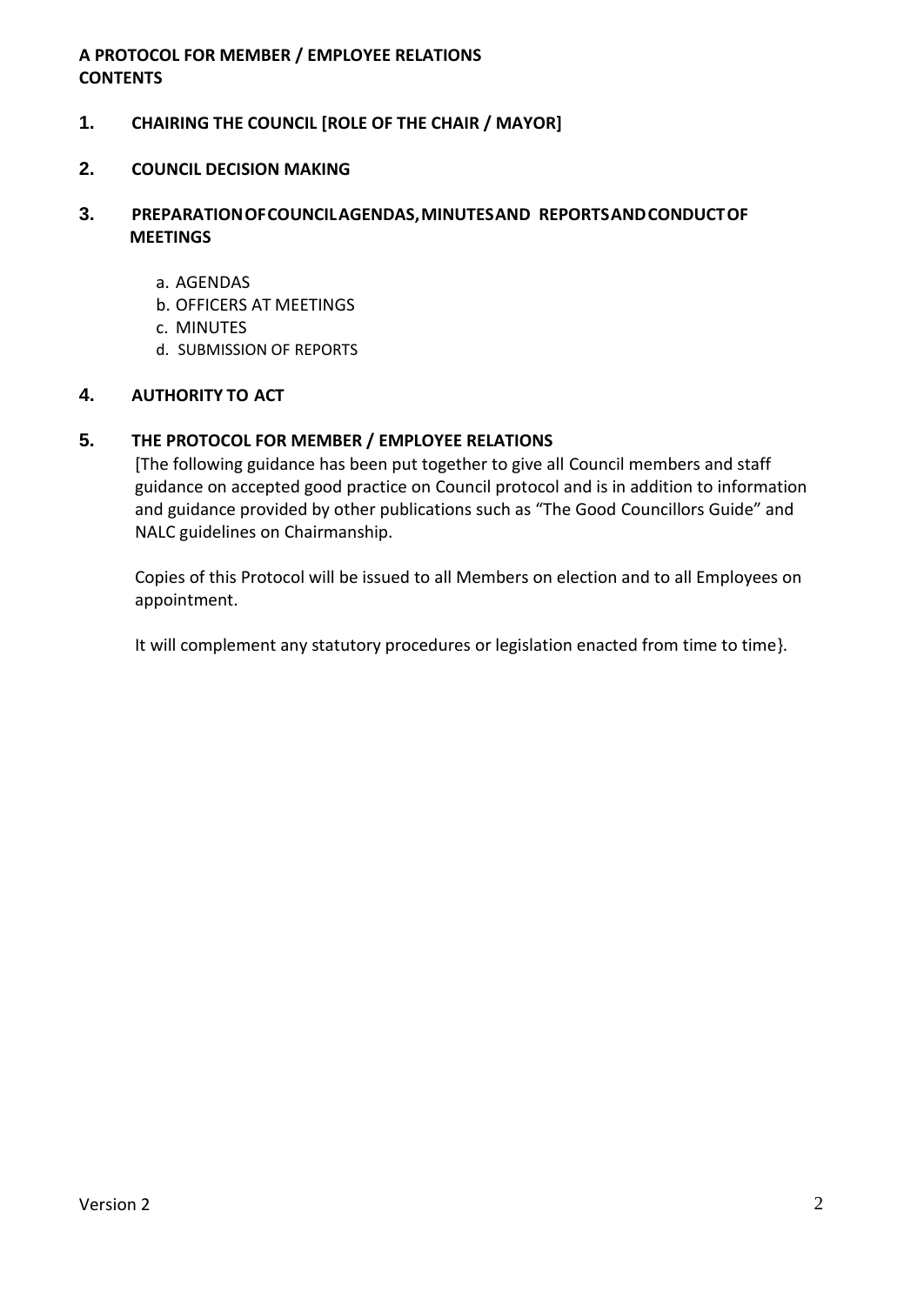## **PRINCIPLES OF GOOD PRACTICE**

# **1. CHAIRINGTHE COUNCIL [ROLEOF THE MAYOR/CHAIR ]**

- **a. The Mayor, who will also be the Chair of the Council, will be elected by the Council annually and will receive regular briefings by the Acting Town Clerk on current issues. While the title confers no additional powers on the Mayor, as Chair they will have the following responsibilities:**
	- i. to uphold and promote the purposes of the Standing Orders and Financial Regulations, and to interpret the Standing Orders and Financial Regulations when necessary;
	- ii. to preside over meetings of the Council so that its business can be carried out efficiently and with regard to the rights of Councillors and the interests of the community;
	- iii. to ensure that the Council meeting is a forum for the debate of matters of concern to the local community and the place at which members are able to hold the Mayor to account;
	- iv. to promote public involvement in the Council's activities;
	- v. to be the conscience of the Council; and
	- vi. to attend such civic and ceremonial functions as the Council and he/she determines appropriate.

## **2 . COUNCIL DECISION MAKING**

## a. **Decision Making By Sleaford Town Council**

Council meetings will follow the Council's procedural rules set out in Standing Orders and FinancialRegulationswhenconsideringanymatter.

## b. **Principles of Decision Making**

## **All decisions ofthe Councilwill be made in accordance with the following principles:**

- i. Proportionality i.e. the action should be proportionate to the desired outcome
- ii. Due consultation and the taking of advice from Employees
- iii. Respect for human rights
- iv. Presumption in favour of openness
- v. Clarity of aims and desired outcomes
- vi. Reflecting the balance of evidence, or legal or financial advice

# **3. PREPARATION OF COUNCIL AGENDAS, MINUTES AND REPORTS AND CONDUCT OF MEETINGS**

## **a. Agendas**

- i. The designated Proper Officer is responsible under statute for preparing the Agendas for all meetings of the Town Council, and for circulation of them to meet statutory requirements. However, out of courtesy, the Proper Officer may consult with the Chair during the course of preparation of Agendas.
- ii. The Chair works in partnership with the Proper Officer to make sure that the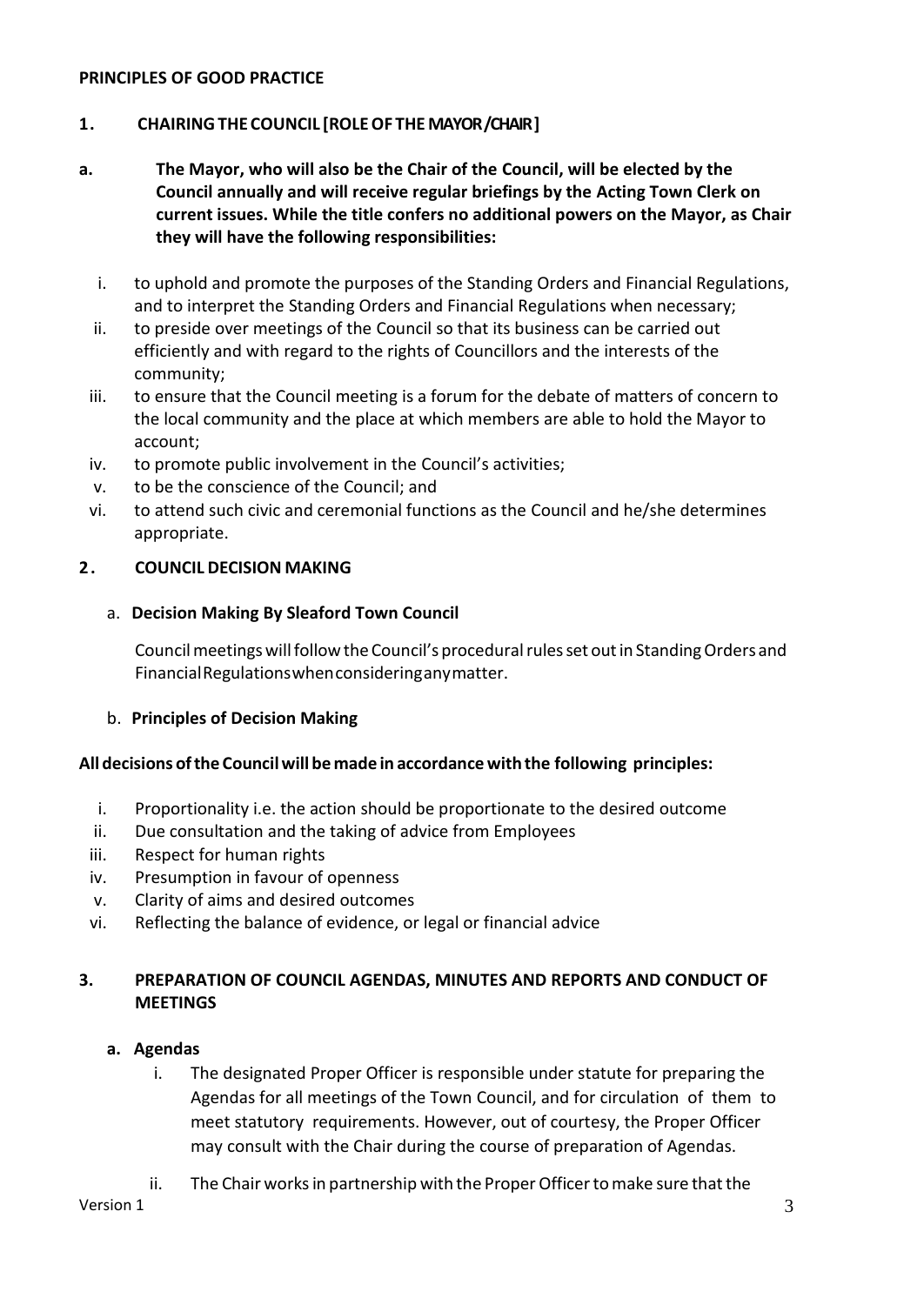Council is properly informed formaking lawful decisions duringmeetings.

iii. MattersforinclusiononanAgendamaybeconsideredatthediscretionofthe Chair in agreement with the Acting Town Clerk and / or Proper Officer.

# **b. Officers at Meetings**

The Acting Town Clerk or other appointed officer as delegated by the Acting Town Clerk will be present at all meetings involving Members of the Town Council and will advise on any questions relating to Standing Orders, Financial Regulations, legal requirements or Panels procedures and will supervise the production of formal Minutes of the meeting. Where for whatever reason an Officer is not able to attend a meeting the meeting is not invalidated. The Chair presides and a Member may take the minutes.

# **c. Minutes**

The Acting Town Clerk or other appointed officer is responsible for the content of all draft Minutes and for circulation of them to meet statutory requirements.

# **d. Submission of Reports**

When a named officer has produced a written report for the consideration of Members, he/she is known as the "Lead Officer" for the particular topic and is always given the opportunity to introduce the report and answer any questions about it.

The Lead Officer may not necessarily be the same officer who attends to give advice on legal requirementsorproceduresandproducetheMinutesasreferredtoin2.3.2and2.3.3 above.

# **4. AUTHORITY TO ACT**

No individual Councillor, Mayor orinformal groupsof Councillors canmakeadecision on behalfoftheCouncil.

# **5**. **PROTOCOL FOR MEMBER / EMPLOYEE RELATIONS CONTENTS**

- 1. INTRODUCTIONANDPRINCIPLES
- 2. GENERAL POINTS
- 3. THERELATIONSHIP:EMPLOYEESUPPORTTOMEMBERSGENERALPOINTS
- 4. EMPLOYEEADVICETOPARTYGROUPSANDINDIVIDUALMEMBERS
- 5. USEOF COUNCIL RESOURCES
- 6. MEMBERSACCESSTOINFORMATIONANDTOCOUNCILDOCUMENTS
- 7. CORRESPONDENCE [INCLUDING EMAIL]
- 8. PUBLICITYANDPRESSRELEASES
- 9. INVOLVEMENTOFLOCALCOUNCILLORS
- 10. CONCLUSION
- 11. ARBITRATION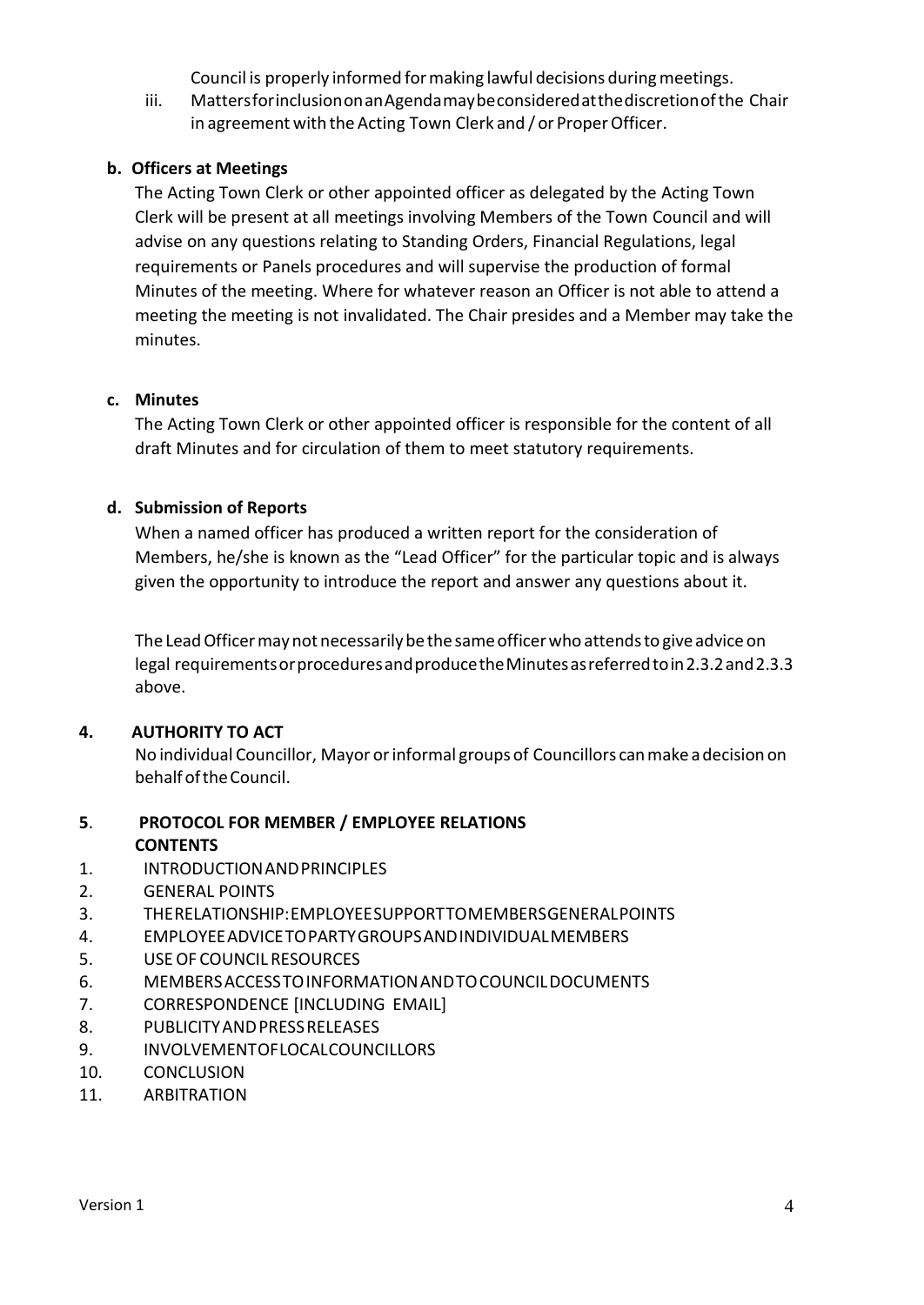# **1. INTRODUCTION AND PRINCIPLES**

The purpose of this Protocol is to guide Members and Employees of Sleaford Town Council in their relations with one another and their dealings with other Members and Employees from any tier of Government in such a way as to ensure the smooth running of the Council.

Given the variety and complexity of such relations, this Protocol does not seek to be either prescriptive or comprehensive. It simply offers guidance on some of the issues which most commonly arise. It is hoped, however, that the approach which it adopts to these issues will serve as a guide to dealing with other circumstances.

This Protocol is to a large extent a written statement of current practice and convention. It seeks to promote greater clarity and certainty. If the Protocol is followed it should ensure that Members receive objective and impartial advice and that Employees are protected from accusations of bias and any undue influence from Members.

It also seeks to reflect the principles underlying the Code of Conduct which apply to Members. The object of this code is to enhance and maintain the integrity [real and perceived] of local government and the Code, therefore, demand very high standards of personal conduct.

The Council has adopted the Codes of Conduct for Members, and this protocol should be read in conjunction with that Code and the relevant provisions of the Council's other adopted policies.

#### **Principles Underlying Member/Employee Relations:**

The Nolan Report on Standards of Conduct in Local Government suggests that 'No local authority can function properly without a good relationship between its Councillors and its Employees. Where the relationship breaks down, an atmosphere of suspicion or dislike can make it very difficult to devise and implement policies in any consistent way.' The general principles which govern the conduct of members [selflessness, honesty and integrity, objectivity, accountability, openness, personal judgement, respect for others, duty to uphold the law, stewardship and leadership] require members to respect the impartiality and integrity of an authority's statutory Employees and other Employees. Those principles are equally appropriate for Employees in their dealings with members.

## **2. GENERAL POINTS**

Both Councillors and Employees are servants of the public and they are indispensable to one another. But their responsibilities are distinct.

#### **Roles of Members:**

Councillors are responsible to the electorate and serve only so long as their term of office lasts. Members are democratically elected and are accountable to the electorate for their actions. An important feature of each Member's role is to represent the interests of his/her constituents, irrespective of how they may have voted in an election. The expectation is that Members will be more aware of the views of their constituents on major policy developments before decisions are taken collectively at Council meetings.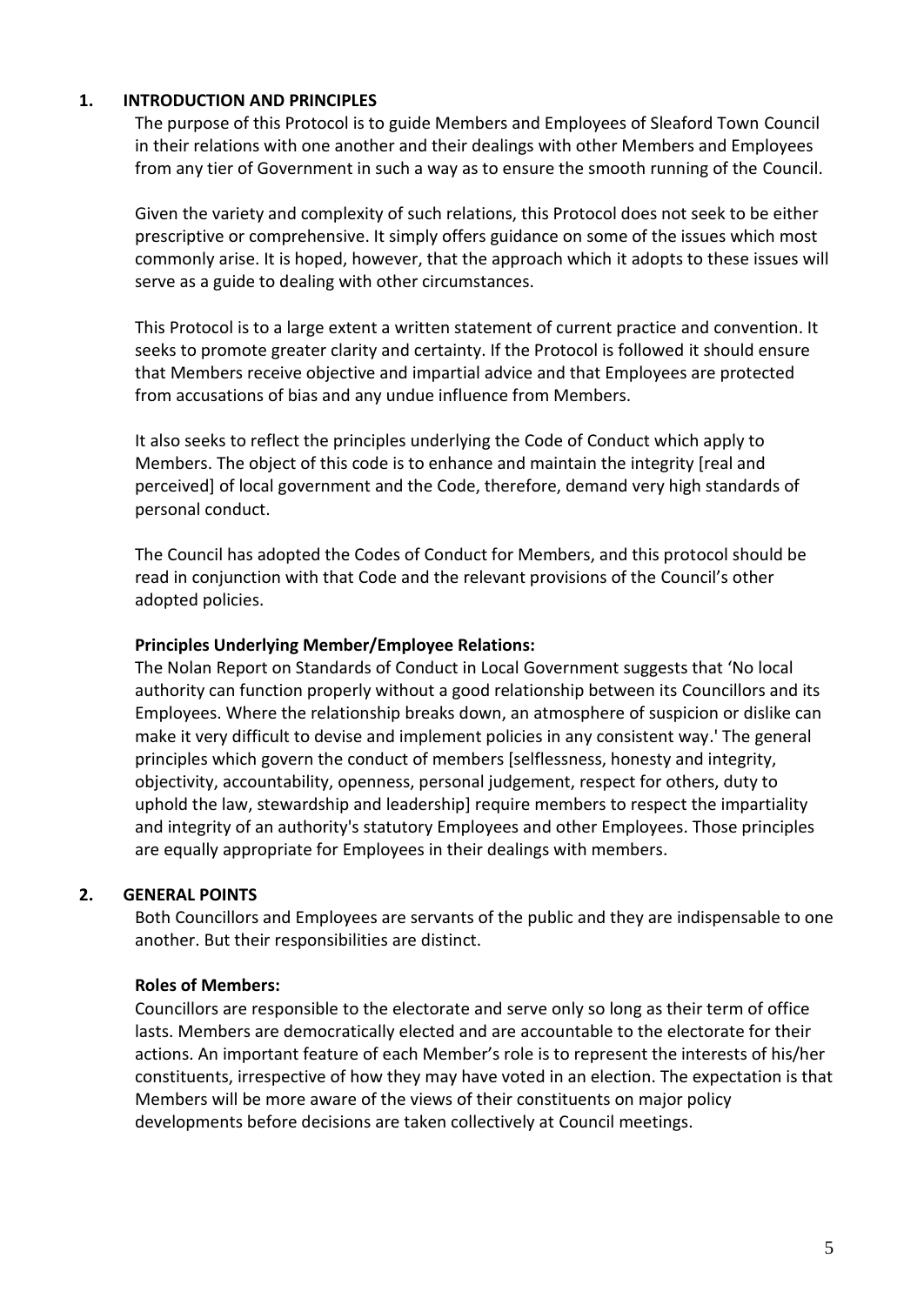## **Roles of Employees:**

The Acting Town Clerk is responsible for day-to-day managerial and operational decisions within the Council and the provision of support to all Members.

The Town Council has a duty to implement decisions of the Council which are lawful, and which have been properly approved in accordance with the requirements of the law recorded in the Minutes of the Council.

## **Employer / Employee Issues:**

At the heart of this Protocol, is the importance of mutual respect. Member/Employee relationships should be conducted in a positive and constructive way. Therefore, it is important that any dealings between Members and Employees should observe reasonable standards of courtesy and that neither party should seek to take unfair advantage of their position or seek to exert undue influence on the other party.

Members should recognise in their dealings with Employees that inappropriate conduct or behaviour on their part could lead to a case being brought to an employment tribunal by an aggrieved Employee. It is proper for a Member to make written or oral representations about a matter affecting a constituent who also happens to be an Employee but he/she should avoid taking a proactive part or represent or act as an advocate on behalf of the Employee in any disciplinary or grievance procedures brought against the Council by the Employee.

Members should not place inappropriate pressure on Employees and must ensure that all communication between them [including written communication] does not bring the Council into disrepute, cause any embarrassment to them, or lead to a breakdown of mutual trust respect and courtesy in Member/Employee relations.

In particular, Members and Employees should promote equality by not discriminating unlawfully or otherwise against any person. They should treat people with respect, regardless of their race, age, religion, gender, sexual orientation or disability. Such principles will apply equally to the implementation of personnel and other policies, recruitment and promotion as they apply to day to day dealings with members of the public.

A Member should not raise matters relating to the conduct or capability of an Employee in a manner that is incompatible with the objectives of this Protocol. This is a long-standing tradition in public service. An Employee has no means of responding to such criticisms in public. If a Member feels he/she has not been treated with proper respect, courtesy or has any concern about the conduct or capability of an Employee, and fails to resolve it through direct discussion with the Employee, he/she should raise the matter with the Acting Town Clerk. The Acting Town Clerk will then look into the facts and report back to the Member.

Any action taken against an Employee in respect of a complaint will be in accordance with the provisions of the Council's Disciplinary Rules and Procedures contained within the Staff Handbook.

An Employee should not raise with a Member matters relating to the conduct or capability of another Employee or to the internal management of a Section/Division/Department at or in a manner that is incompatible with the overall objectives of this Protocol. This does not, however, prevent an Employee raising a concern with a Member under the Council's whistleblowing procedure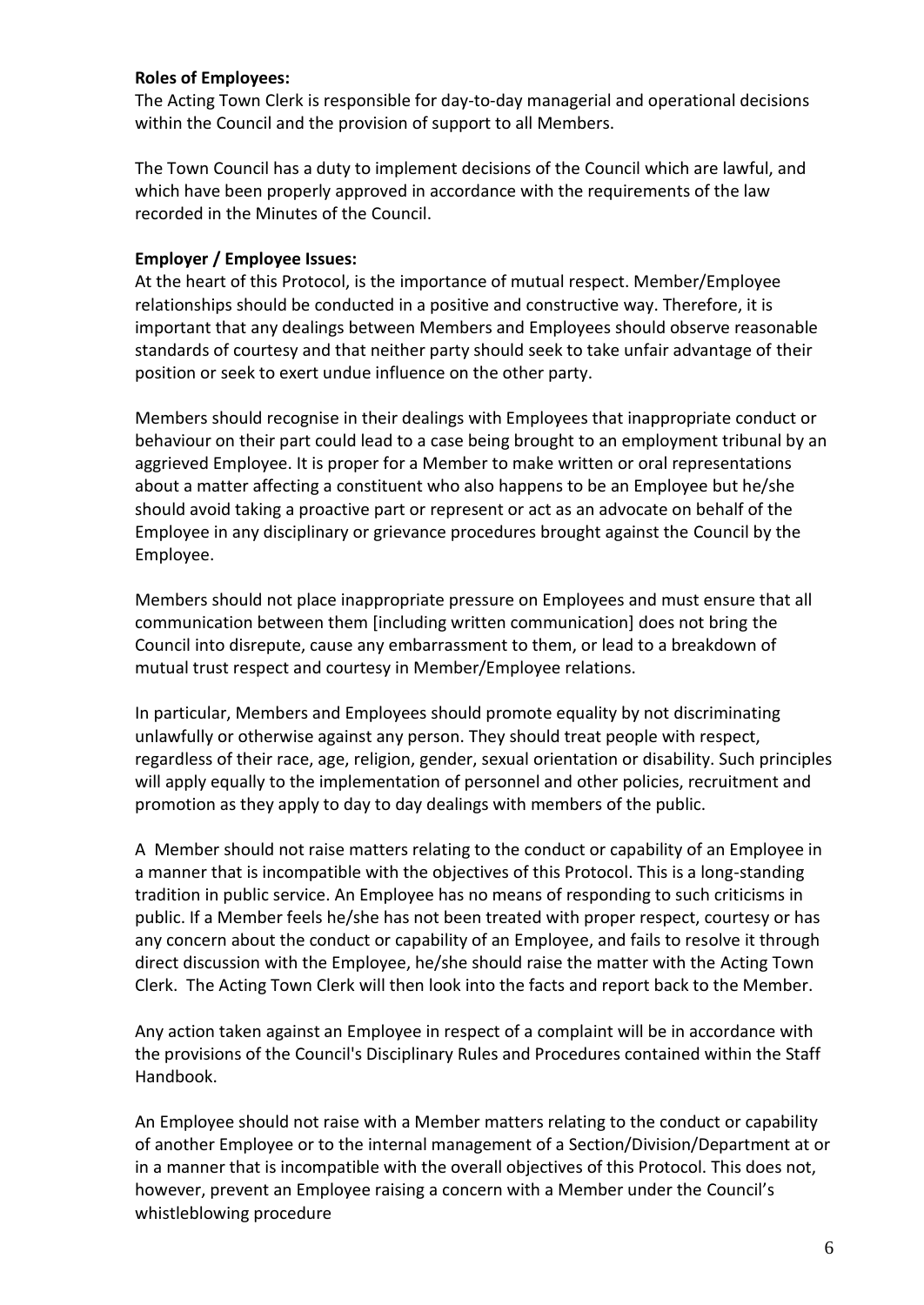Where an Employee feels that he/she has not been properly treated with respect and courtesy by a Member, he/she should raise the matter with the Acting Town Clerk, especially if they do not feel able to discuss it directly with the Member concerned. In these circumstances the Acting Town Clerk will take appropriate action either by approaching the individual Member or by referring the matter to the Monitoring Officer at the District Authority in the context of the Standards Committee considering the complaint.

Guidance on personal relationships is contained in the Code of Conduct within the Staff Handbook. Provided these are observed, more informal exchanges may be appropriate between Members and Employees outside business meetings and formal events.

It is important that there should be a close working relationship between Councillors and Chair's of political parties with staff. However, such relationships should never be allowed to become so close, or appear to be so close as to bring into question the issue of impartiality into doubt.

# **3. THE RELATIONSHIP: EMPLOYEE SUPPORT TO MEMBERS: GENERAL POINTS**

The Acting Town Clerk is responsible for day-to-day managerial and operational decisions within the authority and for the provision of support to all Councillors.

Certain statutory officers - the Acting Town Clerk and Responsible Financial Officer have specific roles. These are addressed in Standing Orders and Financial Regulations. Their roles need to be understood and respected by all Members.

# *Independence of the Acting Town Clerk [Proper Officer]*

The Acting Town Clerk is not answerable to any individual Councillor, not even to the Chair [Mayor]. The Acting Town Clerk is an independent and objective servant of the Council as a single corporate body, recognising that the Council is responsible for all decisions and taking instructions from the Council in its capacity as a single corporate body.

The Acting Town Clerk has a right and a duty to report to the Council on any issue which he/she deems appropriate. He/she has a right and obligation to obtain sound advice as he/she deems appropriate in order to assist in his/her role in reporting to the Council.

As an independent and objective professional, the Acting Town Clerk [or such delegated officer] advises the Council on whether decisions are lawful and ways in which decisions can be implemented.

The Acting Town Clerk, or another officer or adviser as he/she determines, shall research topics of concern to the Council and provide unbiased information to enable the Council to make an informed decision.

The following key principles reflect the way in which the Employees generally relate to Members:

- a. all Employees are employed by and accountable to the Acting Town Clerk, where relevant through Line Managers.
- b. support from Employees is needed for all the authority's functions including full Council and individual Members representing their communities etc.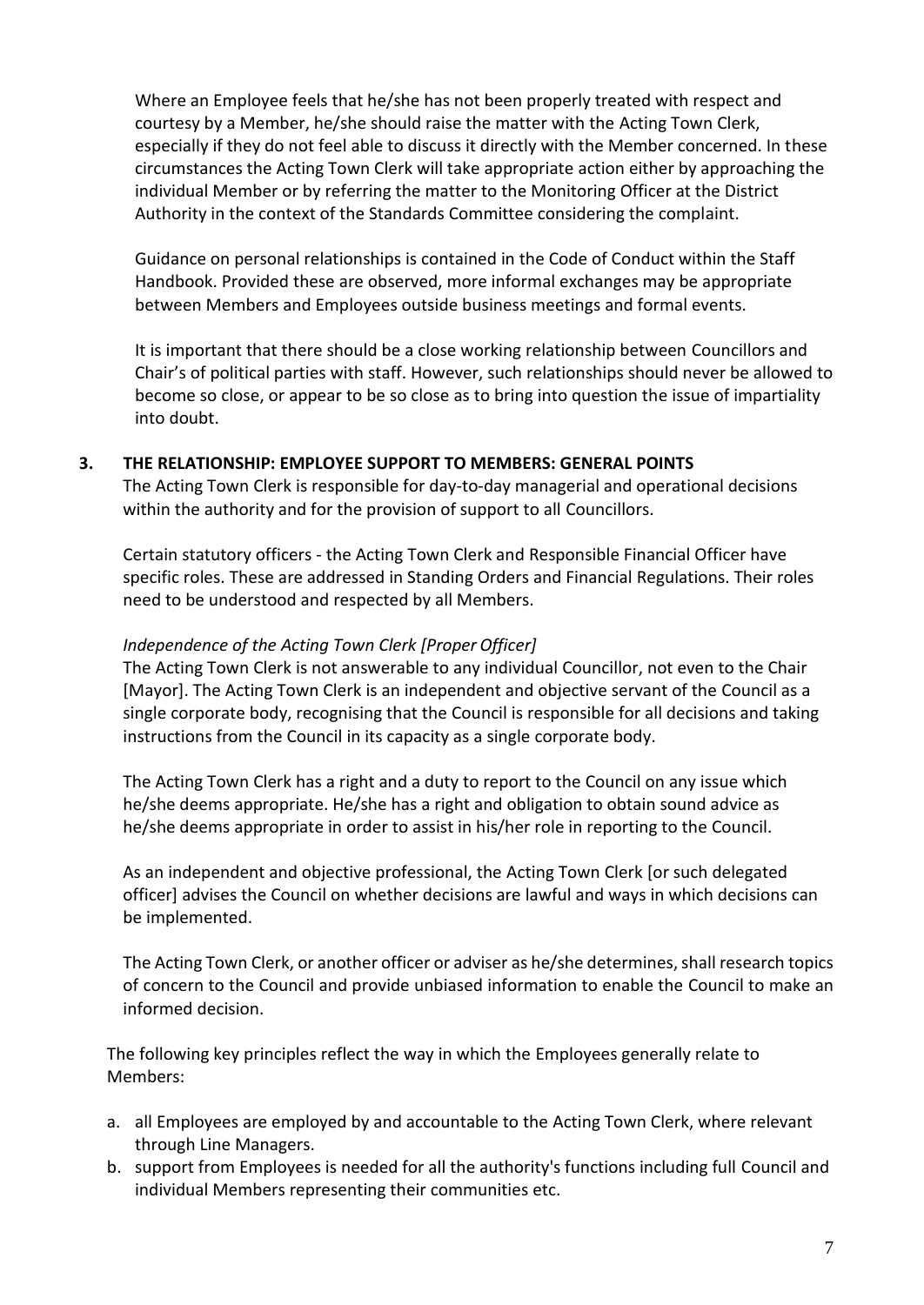c. day-to-day managerial and operational decisions remain the responsibility of the Acting Town Clerk.

On occasion, a decision may be reached which authorises the Acting Town Clerk to take action between meetings following consultation with a specific Member. It should be recognised that it is the Acting Town Clerk, rather than the Member or Members, who takes the action and it is the Acting Town Clerk who is legally accountable for it.

Members must not issue orders, instructions or directions to Employees. Authorisation to carry out work on behalf of the Council can only be issued by the Acting Town Clerk and/or the Responsible Finance Officer. The office of Mayor does not confer this status.

Employees within a department are accountable to their Line Manager and whilst Employees should always seek to assist a Member, they must not, in so doing, go beyond the bounds of whatever authority they have been given by their Line Manager.

Officers will do their best to give timely responses to Members' enquiries. However, officers should not have unreasonable requests placed on them. Their work priorities are set and managed by their Line Managers. Members should avoid disrupting officers' work by imposing their own priorities.

Much of the work of the Council is time sensitive and Employees are usually working to tight deadlines. In order to help minimise disruption and to enable Employees, particularly Managers to plan and prioritise their work programme, Members should always seek to make an appointment to see an Employee and give an outline of what issues are to be discussed. This will help officers to provide the most relevant advice as preparation and research where necessary can be carried out before the meeting.

Members should try to give timely responses to enquiries from officers, particularly where the Council must itself comply with legal time limits for making decisions [for example in relation to planning applications].

Officers should not discuss with a Member personal matters concerning him/herself or another individual Employee. This does not prevent an officer raising on a personal basis, and in his/her own time, a matter with his/her ward member.

Members and officers should respect each other's free time. Council business should only be discussed when both Member and Employee are acting in their official capacity.

# **4. EMPLOYEE ADVICE TO PARTY GROUPS AND INDIVIDUAL MEMBERS**

It must be recognised by all Employees and Members that in discharging their duties and responsibilities, Employees serve the Council as a whole and not any political group, combination of groups or any individual Member of the Council.

In the law relating to town or parish Councils, there is no provision for dealing with party political groups. Therefore the rules governing the relationship between party political groups and the Council's employees are as promulgated in this protocol.

Employees must at all times maintain political neutrality. They are not servants of any particular party, group, or individual although where a party or group has a majority of seats on the Council, employees can take appropriate recognition of that fact in the day to day working of the Council as long as no decision or regulation of the Council is not complied with or breached. All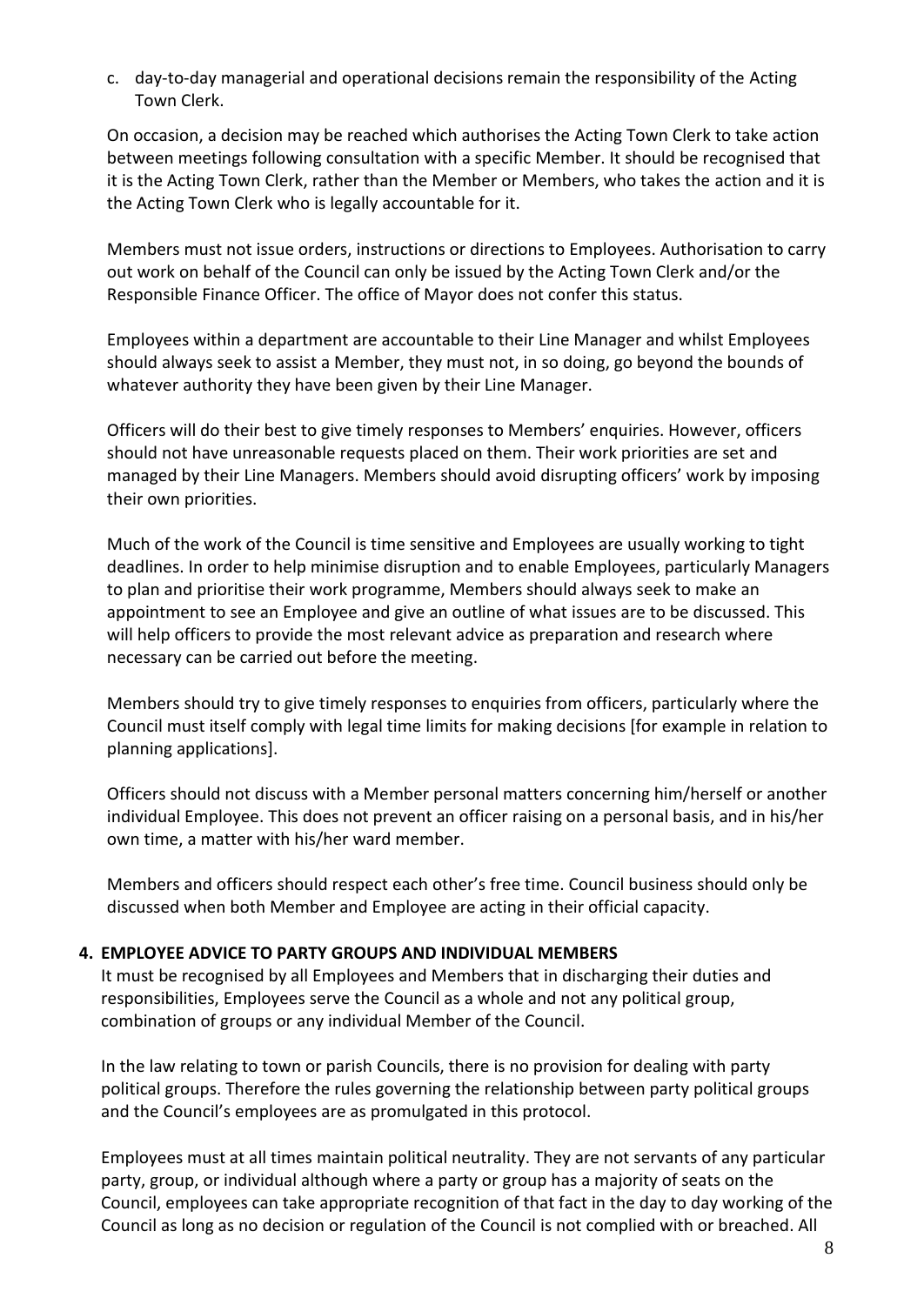Employees must, in their dealings with political groups and individual Members, treat them in a fair and even-handed manner.

Certain points must therefore, be clearly understood by all those representing party groups. In particular:

- a. employee assistance must not extend beyond providing information and advice in relation to matters of Council business. Employees must not be involved in advising on matters of party business.
- b. where Employees provide information and advice to a party group in relation to a matter of Council business, this cannot act as a substitute for providing all necessary information and advice to the relevant Council decision making body when the matter in question is considered.

Whilst support for Members' ward work is legitimate, care should be taken if staff are asked to accompany Members to ward surgeries. In such circumstances:

- a. the surgeries must be open to the general public, and
- b. officers should not be requested to accompany Members to surgeries held in the offices or premises of political parties.

Officers must never be asked to attend ward or constituency political party meetings.

It is acknowledged that some Council staff may receive and handle messages for Members on topics unrelated to the Council. Whilst these will often concern diary management, care should be taken to avoid Council resources being used for private or party political purposes.

In seeking to deal with constituents' queries or concerns, members should respect the Council's procedures. Officers have many pressures on their time. They may not be able to carry out the work required by Members in the requested timescale and may need to seek instructions from their Line Managers.

# **5. USE OF COUNCIL RESOURCES**

A Member must, when using or authorising the use of the resources of the Council, act in accordance with the authority's requirements and ensure that such resources are not used for political purposes and that use could reasonably be regarded as likely to facilitate, or be conducive to, the discharge of the functions of the authority or of the office to which the Member has been elected or appointed.

The Council provides support services such as stationery, typing, printing, photocopying to Members to assist them in discharging their role as Members of the Council. Such support services must therefore only be used on Council business and should never be used in connection with party political or campaigning activity or for private purposes.

# **6. MEMBERS' ACCESS TO INFORMATION AND TO COUNCIL DOCUMENTS**

There is a general presumption of open government within the Council. Members are free to approach any Council department to obtain such information, explanation and advice [about that department's functions] as they may reasonably need in order to assist them in discharging their role as Members of the Council. This can range from a request for general information about some aspect of a department's activities to a request for specific information on behalf of a constituent. Such approaches should normally be directed to the appropriate Line Manager concerned.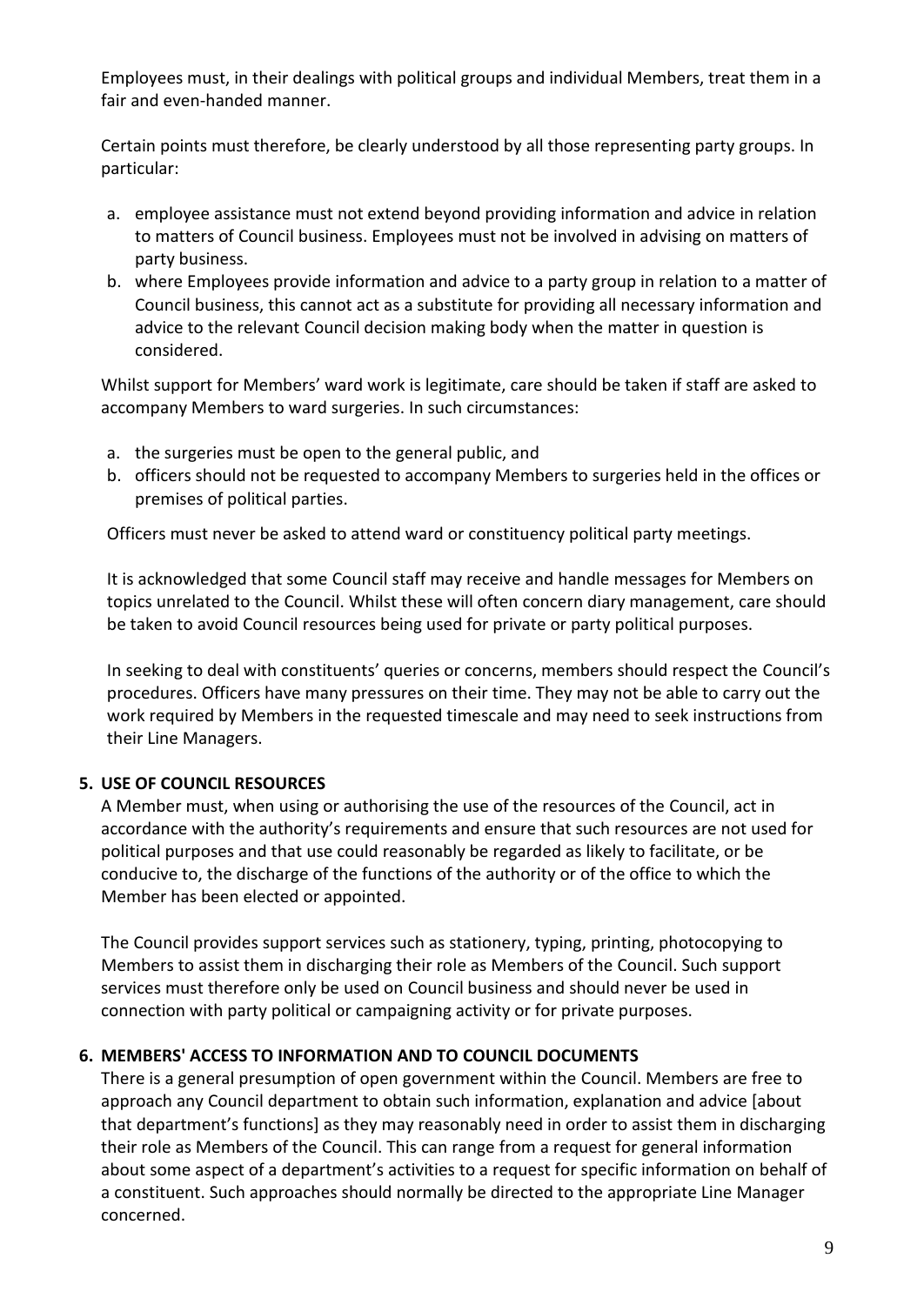Where information is requested on behalf of a third party, this will be treated as a request made under the Freedom of Information Act 2000, and the Council's normal procedures under that Act will be followed.

As regards the legal rights of Members to inspect Council documents, these are covered partly by statute and partly by the common law.

Members have a statutory right to inspect any Council document which contains material relating to any business which is to be transacted by the Council. This right applies irrespective of whether the Member is a Member of a Panel concerned and extends not only to reports which are to be submitted to the meeting, but also to any relevant background papers. This right does not, however, apply to documents relating to certain items which may appear as a confidential item on the agenda for a meeting. The items in question are those which contain exempt information relating to Employees, occupiers of Council property, applicants for grants and other services, the care of children, contract and industrial relations negotiations, advice from Counsel and criminal investigations.

A Member has a prima facie right to inspect Council documents so far as his/her access to the document is reasonably necessary to enable the Member properly to perform his/her duties as a Member of the Council. This principle is commonly referred to as the 'need to know' principle.

The exercise of this common law right depends therefore, upon an individual Member being able to demonstrate that s/he has the necessary 'need to know'. In this respect a Member has no right to 'a roving commission' to go and examine documents of the Council. Mere curiosity is not sufficient. The crucial question is the determination of the 'need to know'.

This question must initially be determined by the particular Line Manager whose department holds the document in question, in consultation with the Acting Town Clerk.

In some circumstances [e.g. a Panel Member wishing to inspect documents relating to the business of that Panel] a Member's 'need to know' will normally be presumed. In other circumstances [e.g. a Member wishing to inspect documents which contain personal information about third parties] the Member will normally be expected to justify the request in specific terms. In some circumstances duties of confidentiality to external bodies, or imposed by statute may override the common law right.

Any Council information provided to a Member must only be used by the Member for the purpose for which it was provided, i.e. in connection with the proper performance of the Member's duties as a Member of the Council. Therefore, for example, early drafts of Panel reports/briefing papers are not suitable for public disclosure and should not be used other than for the purpose for which they were supplied.

A Member must not:

- a. disclose information given to him/her in confidence by anyone or information acquired which he/she believes is of a confidential nature, without the consent of a person authorised to give it, or unless he is required by law to do so; and
- b. prevent another person from gaining access to information to which that person is entitled by law'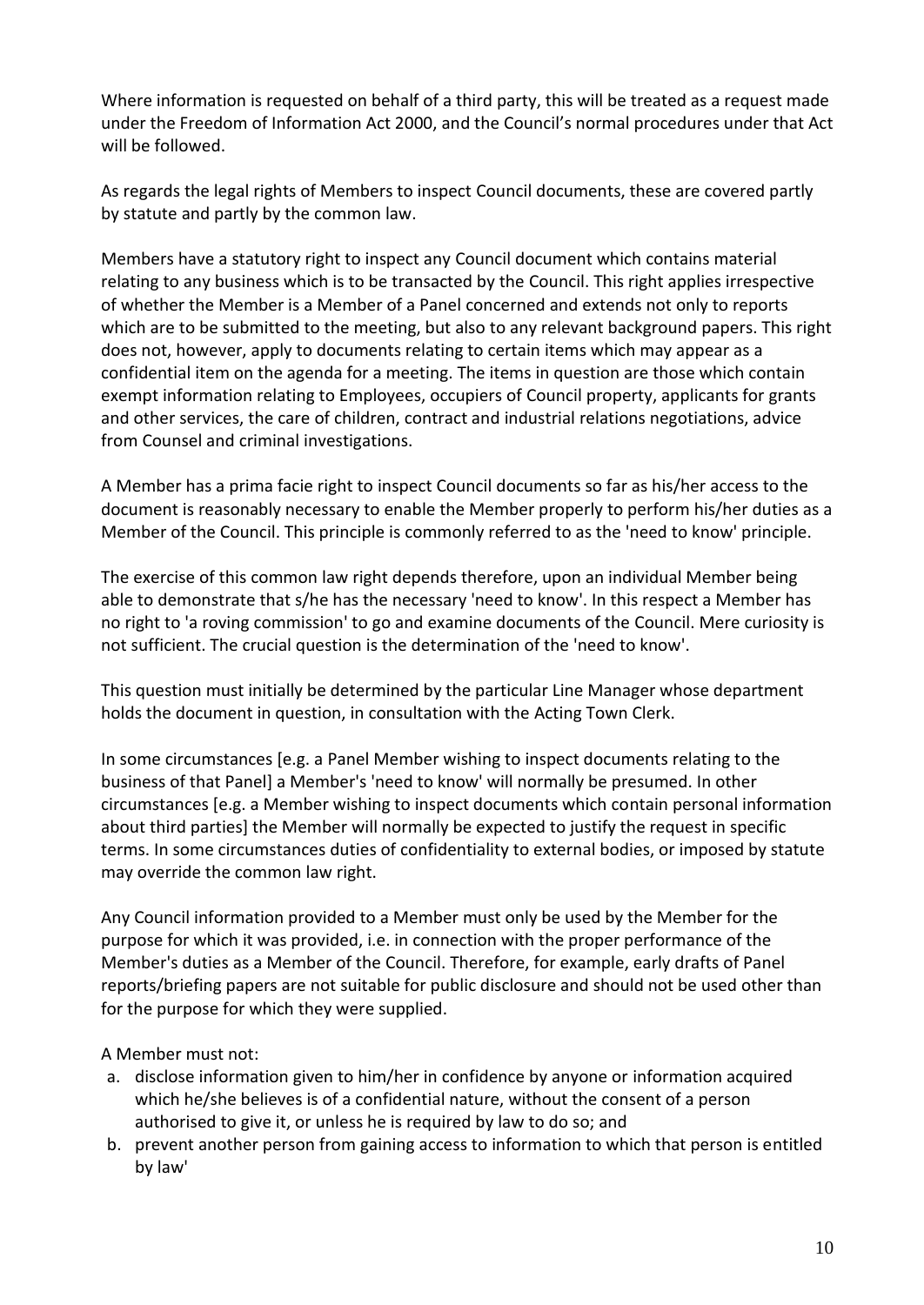Any such breach of confidence may result in censure by the Council or in a complaint to the Standards Board for England or, if sufficiently serious, in civil action against the Member and/or the Council for damages.

# **7. CORRESPONDENCE [INCLUDING EMAIL]**

Correspondence between an individual Member and an Employee should not normally be copied [by the Employee] to any other Member. Where it is necessary to copy the correspondence to another Member, this should be made clear to the original Member. In other words, a system of 'silent copies' should not be employed.

Official letters must be sent on Sleaford Town Council headed paper. Official letters on behalf of the Council should normally be sent in the name of the appropriate Employee, rather than in the name of a Member. It will, however, be appropriate in certain circumstances [e.g. representations to a Government Minister] for a letter to appear in the name of the Mayor as Chair of the Council. Letters which, for example, create legal obligations or give instructions on behalf of the Council should never be sent out in the name of a Member.

# **8. PUBLICITY AND PRESS RELEASES**

Local authorities are accountable to their electorate. Accountability requires local understanding. This will be promoted by the authority, explaining its objectives and policies to the electors and Council tax-payers. In recent years, all local authorities have increasingly used publicity to keep the public informed and to encourage public participation. Every Council needs to tell the public about the services it provides. Increasingly, local authorities see this task as an essential part of providing services. Good, effective publicity aimed to improve public awareness of a Council's activities is, in the words of the Government, "to be welcomed".

Publicity is, however, a sensitive matter in any political environment because of the impact it can have. Expenditure on publicity can be significant. It is essential, therefore, to ensure that local authority decisions on publicity are properly made in accordance with clear principles of good practice.

The Government has issued a Code of Recommended Practice on Local Authority Publicity. The purpose of the Code is to set out principles that should apply to all publicity at public expense and which traditionally have applied in both central and local government and concerns the content, style, distribution and such other matters as appropriate.

Employees and Members of the Council will, therefore, in making decisions on publicity, take account of the provisions of this Code. If in doubt, Employees and/or Members should initially seek advice from the Acting Town Clerk. Particular care should be paid to any publicity used by the Council around the time of an election.

Press releases will be issued in accordance with the Media Communications Protocol as adopted by the Council.

In essence relations with the media are the responsibility of the Acting Town Clerk in consultation with the Mayor. The Acting Town Clerk may authorise other officers to provide factual information or delegate day to day matters in accordance with the approved policy and protocol.